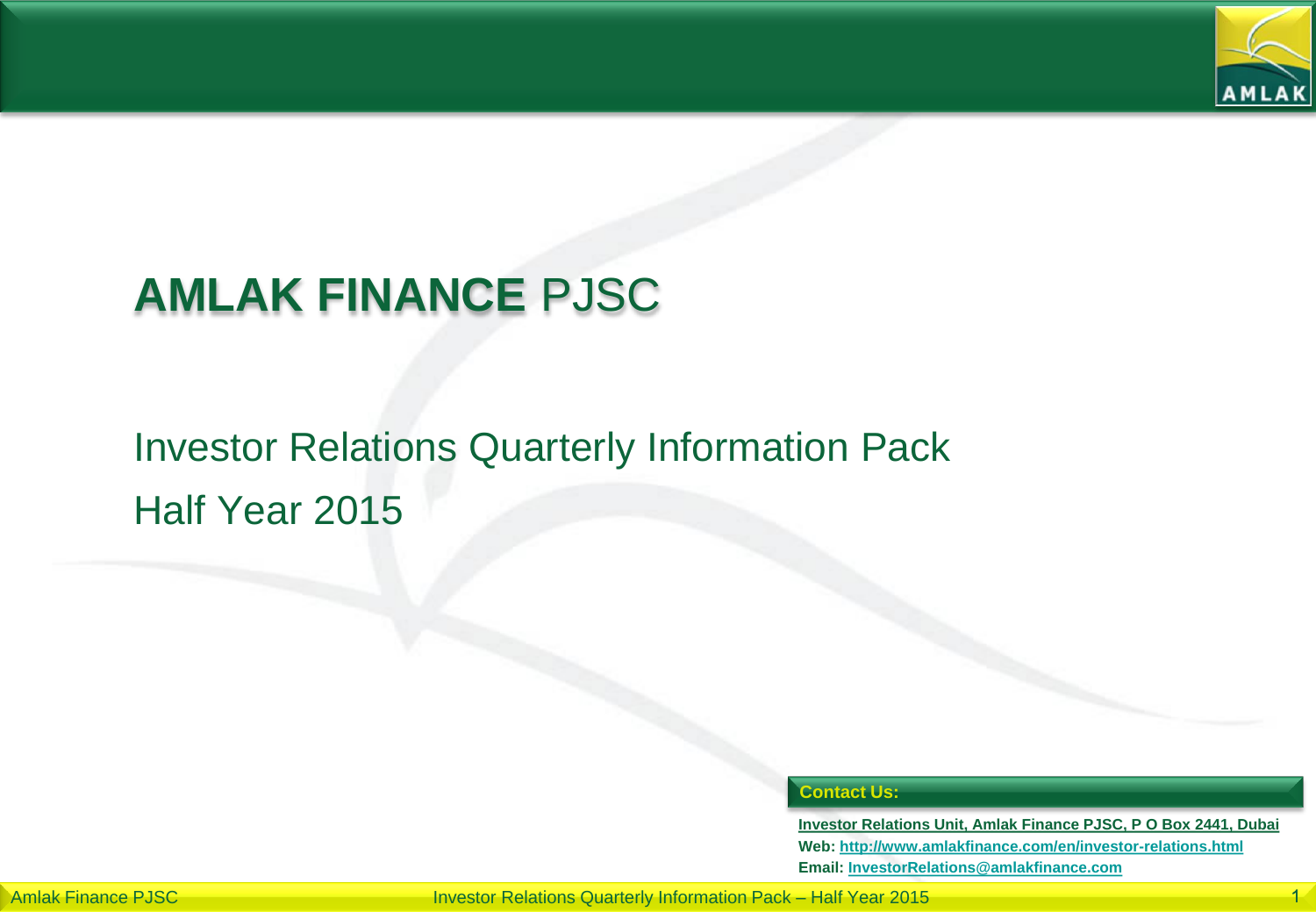

The information set out in this presentation is being made available to recipients for information purposes only. It does not constitute, nor is it intended to be an offer to sell, or an invitation to subscribe for, or purchase, any securities in the Company. Neither this presentation nor anything in it shall form the basis of any contract or commitment.

This presentation may contain forward looking statements including statements regarding our intent, belief or current expectations with respect to Company's businesses and operations, market conditions, results of operation and financial condition, capital adequacy, specific provisions and risk management practices. Readers are cautioned not to place undue reliance on these forward looking statements.

The information contained herein has been prepared to assist the Recipients in making their own evaluation on the Company and does not purport to contain all information that they may desire. In all cases, the Recipients should conduct their own investigation and analysis of the Company, its business, prospects, results of operations and financial condition as well as any other information the Recipients may deem relevant to their decision making.

The Presentation is at the date hereof. Neither the delivery of this Presentation nor any further discussions in relation to the Company or the contemplated issue of shares with any of the Recipients shall, under any circumstances, create any implication that there has been no change in the affairs of the Company since the date of this Presentation.

Without the express prior written consent of the Company, the Presentation and any information contained within it may not be (i) reproduced (in whole or in part), (ii) copied at any time, (iii) used for any purpose other than your evaluation of the Company.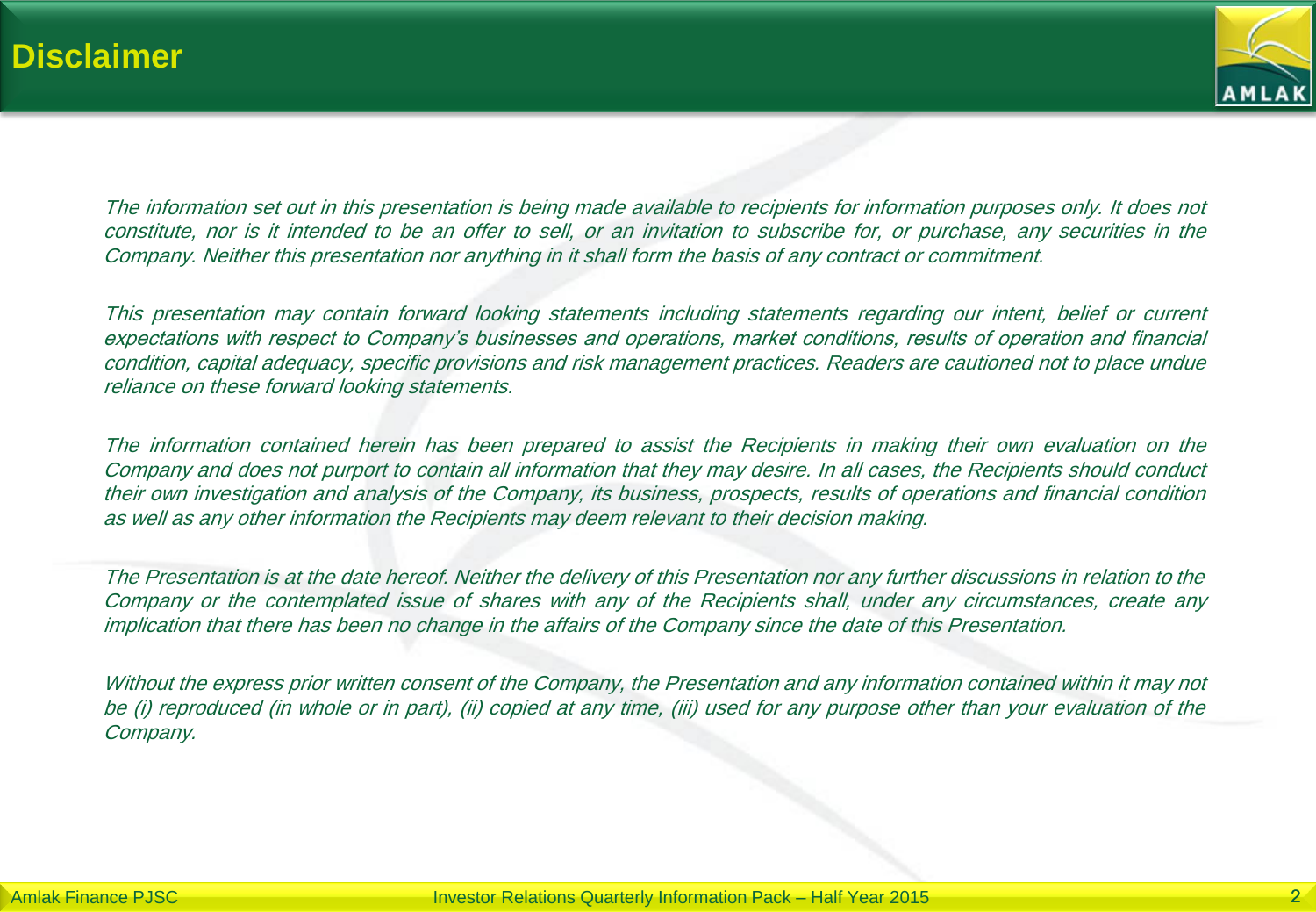



# **Sections**

**Q FINANCIAL HIGHLIGHTS** 

**Q** STRATEGY

**Q AMLAK AT A GLANCE**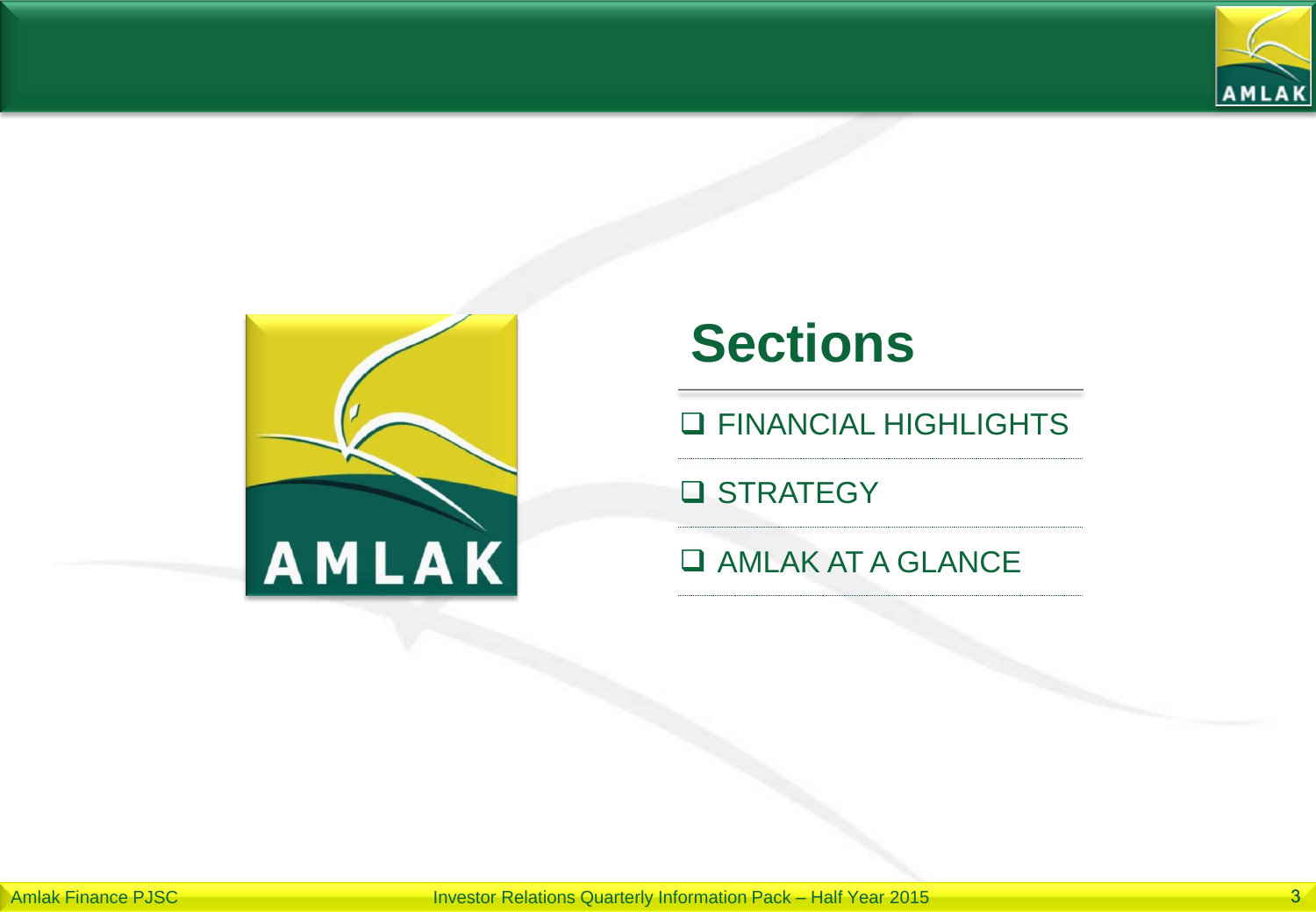

# **FINANCIAL HIGHLIGHTS**

Amlak Finance PJSC **Investor Relations Quarterly Information Pack – Half Year 2015**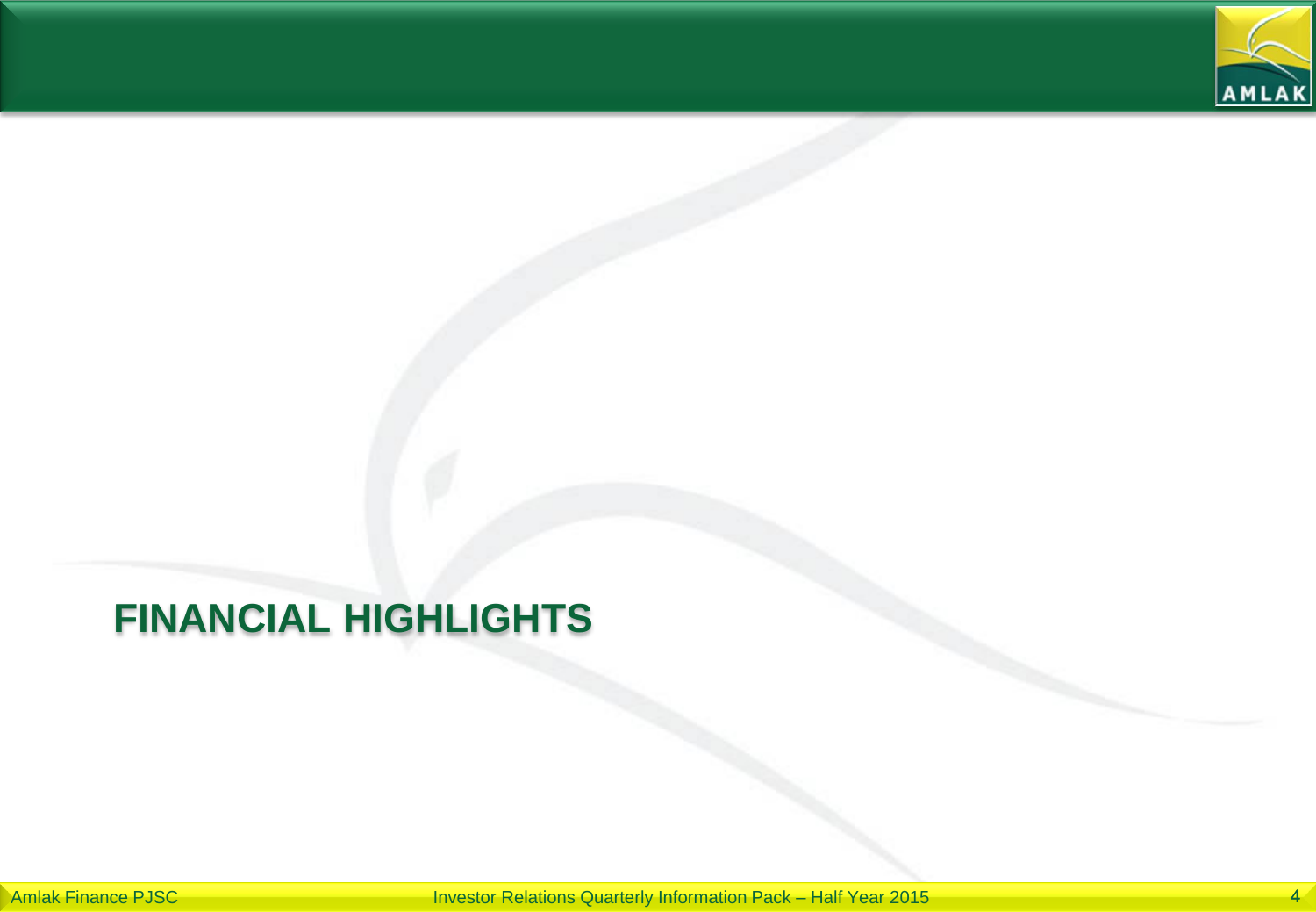

| <b>Description</b>                                               | Q2 2015 | Q2 2014 | Q1 2015         | Q4 2014  | Q3 2014        | Q2 2014 |
|------------------------------------------------------------------|---------|---------|-----------------|----------|----------------|---------|
|                                                                  | AED (M) |         | AED (M)         |          |                |         |
| Income from financing and Investing assets                       | 67      | 101     | 81              | 89       | 91             | 95      |
| Rental Income                                                    | 10      |         | 11              | 10       | 10             |         |
| Fair value loss on investment properties                         |         |         | ٠               | (2, 115) |                |         |
| Share of results of associate                                    | 5       | 6       | 6               | 8        | 5              | 4       |
| Sale of real estate                                              | 21      |         |                 |          |                |         |
| Other Income                                                     | 13      |         | 7               | 1        | 3              |         |
| <b>Total Income</b>                                              | 116     | 122     | 105             | 108      | 109            | 113     |
| Impairment (reversals)                                           | (24)    | 43      | (28)            | 1,953    | 7              | 43      |
| <b>Operating Expenses</b>                                        | (46)    | (45)    | (35)            | (64)     | (34)           | (45)    |
| Profit / (loss) before distribution to<br>financiers / investors | 46      | 111     | 42              | (118)    | 82             | 111     |
| Distribution to financiers / investors                           | (37)    | (55)    | (36)            | (48)     | (75)           | (55)    |
| <b>Profit / (loss) for the period</b>                            | 9       | 56      | $6\phantom{1}6$ | (166)    | $\overline{7}$ | 56      |

Revenue and Group Profit in line with management expectations.

□ Rental and Other Income and Share of Results from Associates improved.

Amlak is confident that it can meet full year profitability expectations as at the year end.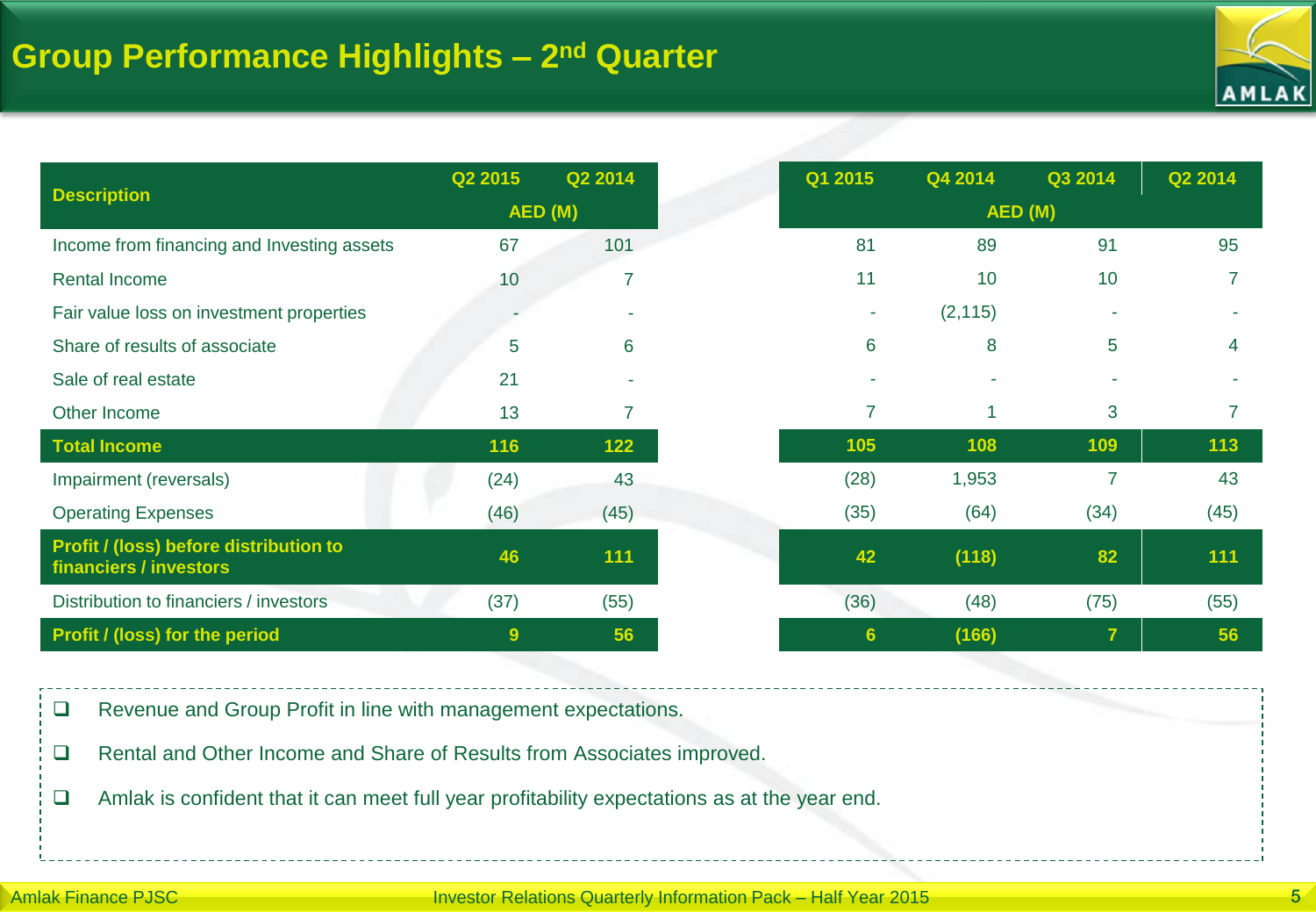### **Group Income Statement Trend Analysis**



### **AED in Million**



- Amlak's Total Revenue reached AED 221 million and revenue from finance business activity was AED 147 million representing a 6% and 25% fall respectively from the same period last year due to decreasing real estate portfolio.
- □ Rental and Other Income improved to AED 41.3 million up by almost 41% compared to the same period last year.
- □ Operating Costs, excluding AED13.8 million recorded as development costs of Nad Al Hamar land in Q2, decreased by 23% to AED 67.3 million from AED 83.3 million.
- □ Profit distributable to financers decreased from AED 108 million to AED 73.4 million in half year 2015. This is the result of cash repayments of almost AED 2.7 billion made to the Financiers during the period between June 2014 - June 2015 and issuance of AED1.3 billion Mudaraba Instrument to the Financiers, in lieu of a portion of their facilities.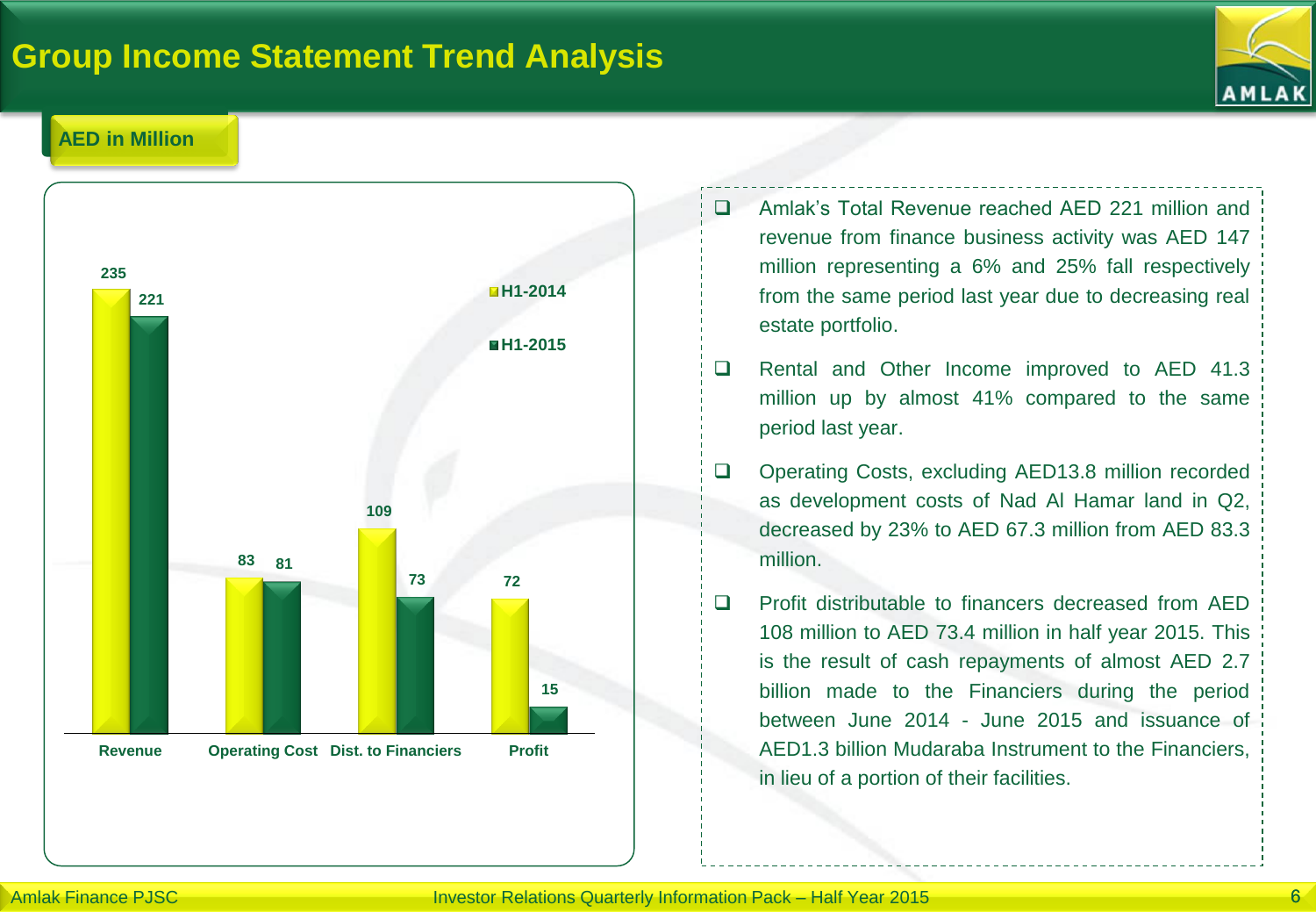### **Group Performance - Trends**



**116**

### **AED in Million**







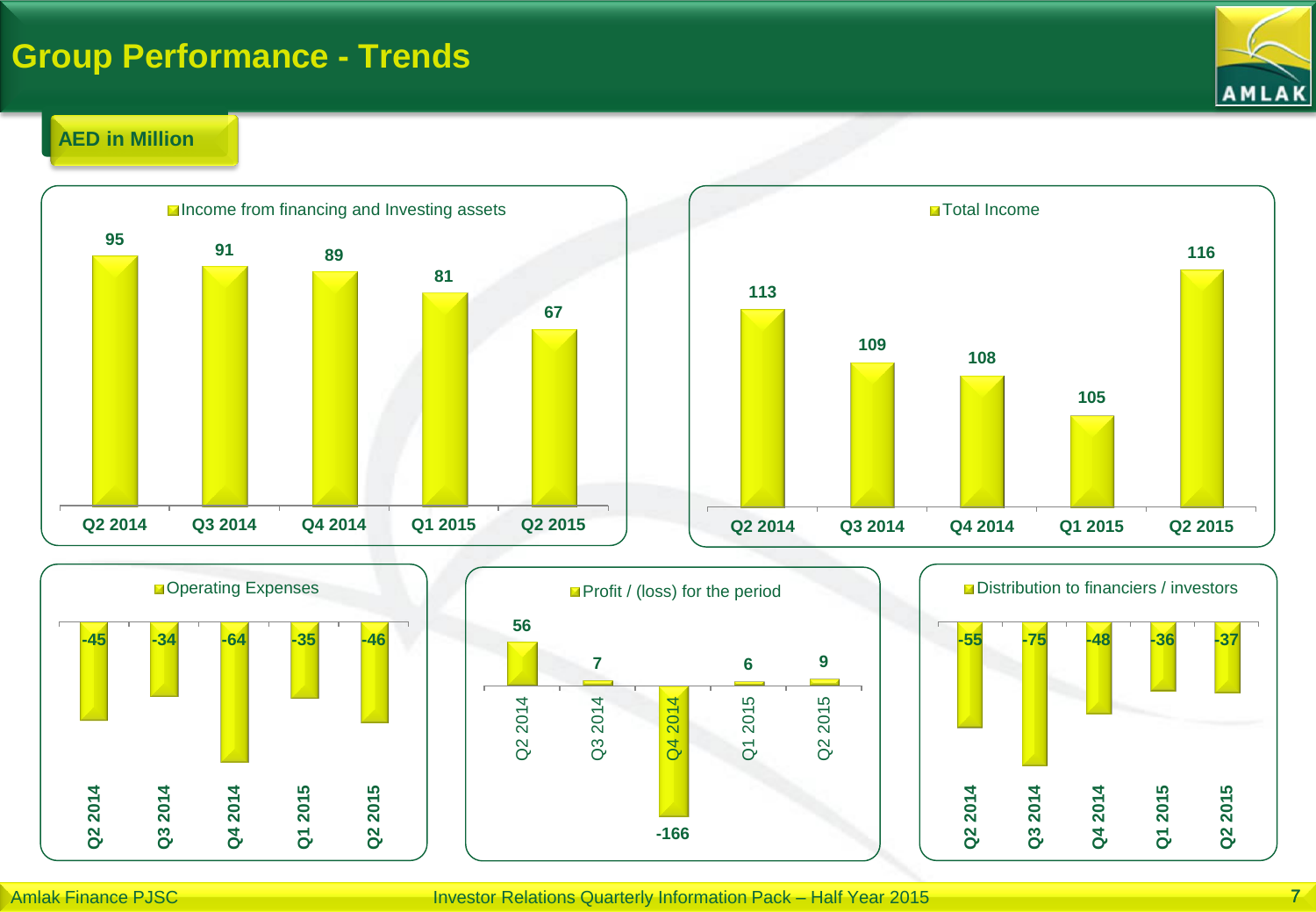

| <b>Description</b>                                | 30-Jun-15 | 31-Mar-15 |         | 31-Mar-15 | 31-Dec-14 | 30-Sep-14 | 30-Jun-14 |
|---------------------------------------------------|-----------|-----------|---------|-----------|-----------|-----------|-----------|
|                                                   | AED (M)   |           | AED (M) |           |           |           |           |
| Cash and balances with banks                      | 1,184     | 685       |         | 685       | 498       | 1,037     | 1,817     |
| Islamic financing and investing assets            | 3,667     | 4,096     |         | 4,096     | 4,265     | 4,625     | 5,602     |
| Available-for-sale investments                    | 24        | 24        |         | 24        | 24        | 29        | 29        |
| <b>Real Estate Assets</b>                         | 2,228     | 2,155     |         | 2,155     | 2,165     | 4,409     | 4,383     |
| Investment in Associate                           | 268       | 274       |         | 274       | 268       | 260       | 255       |
| <b>Other Assets</b>                               | 314       | 84        |         | 84        | 82        | 75        | 82        |
| <b>Total Assets</b>                               | 7,685     | 7,318     |         | 7,318     | 7,302     | 10,435    | 12,168    |
| Investment deposits                               | 5,350     | 5,299     |         | 5,299     | 5,270     | 8,490     | 10,204    |
| Other liabilities (incl non-controlling interest) | 654       | 339       |         | 339       | 332       | 493       | 513       |
| <b>Equity</b>                                     | 1,681     | 1,680     |         | 1,680     | 1,700     | 1,452     | 1,451     |
| <b>Total Equity &amp; Liabilities</b>             | 7,685     | 7,318     |         | 7,318     | 7,302     | 10,435    | 12,168    |

□ Balance sheet remains steady after restructuring in November 2014.

- $\Box$  Total assets increased by 5% in half year 2015.
- Surplus cash after operating and working capital requirements is paid to Financiers in bi-annual "cash sweep".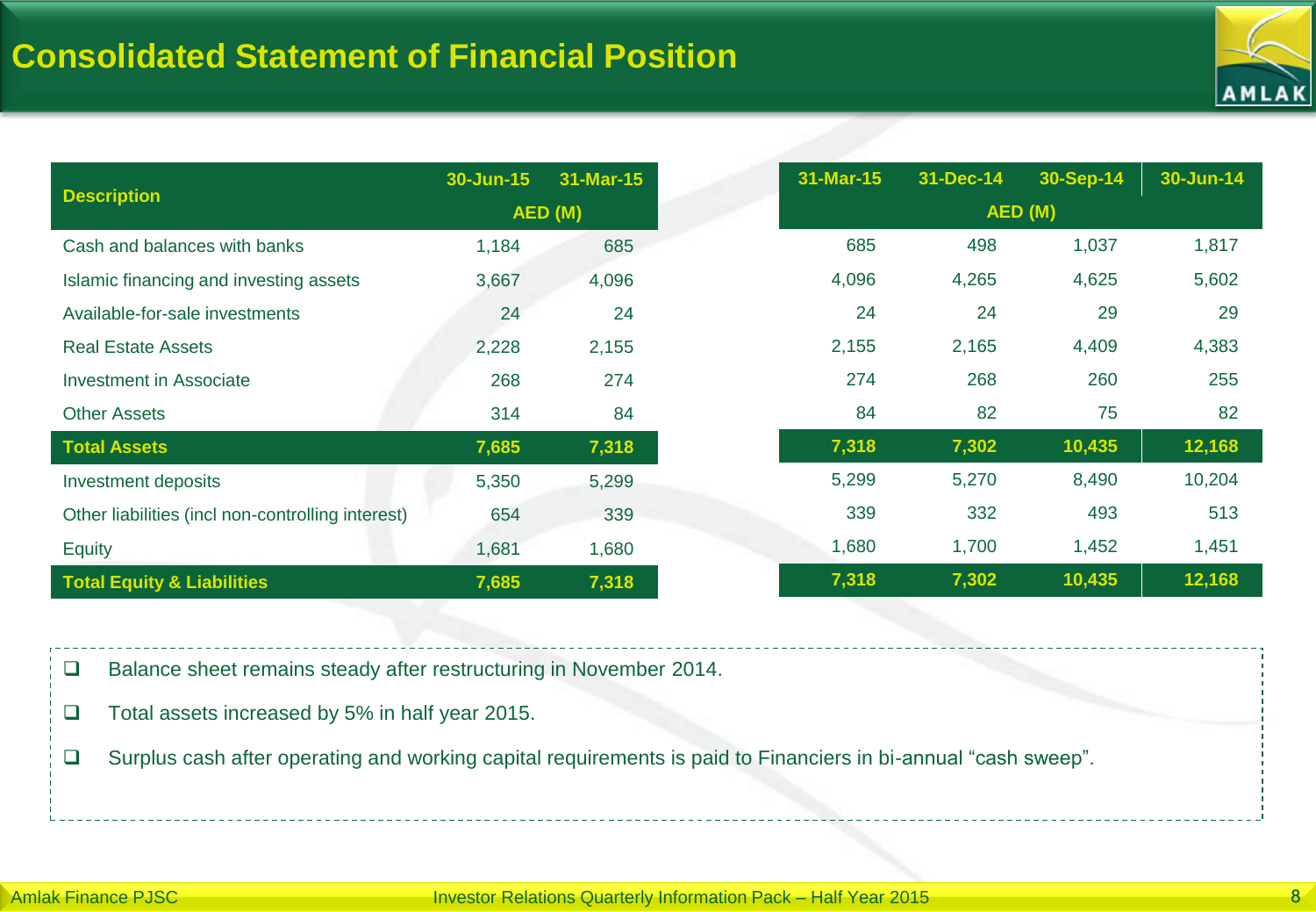### **Financial Position - Trends**



### **AED in Million**













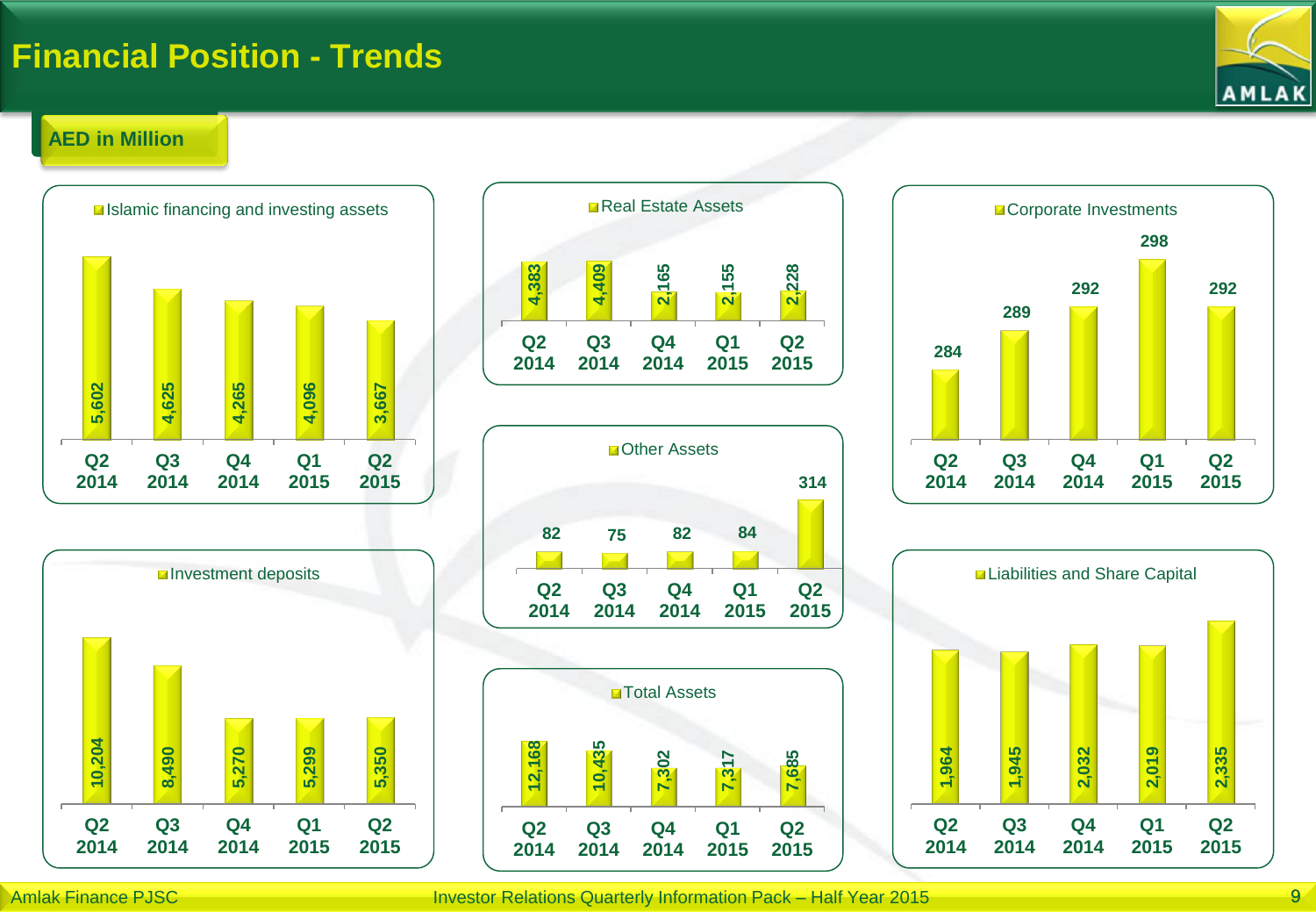

# **STRATEGY**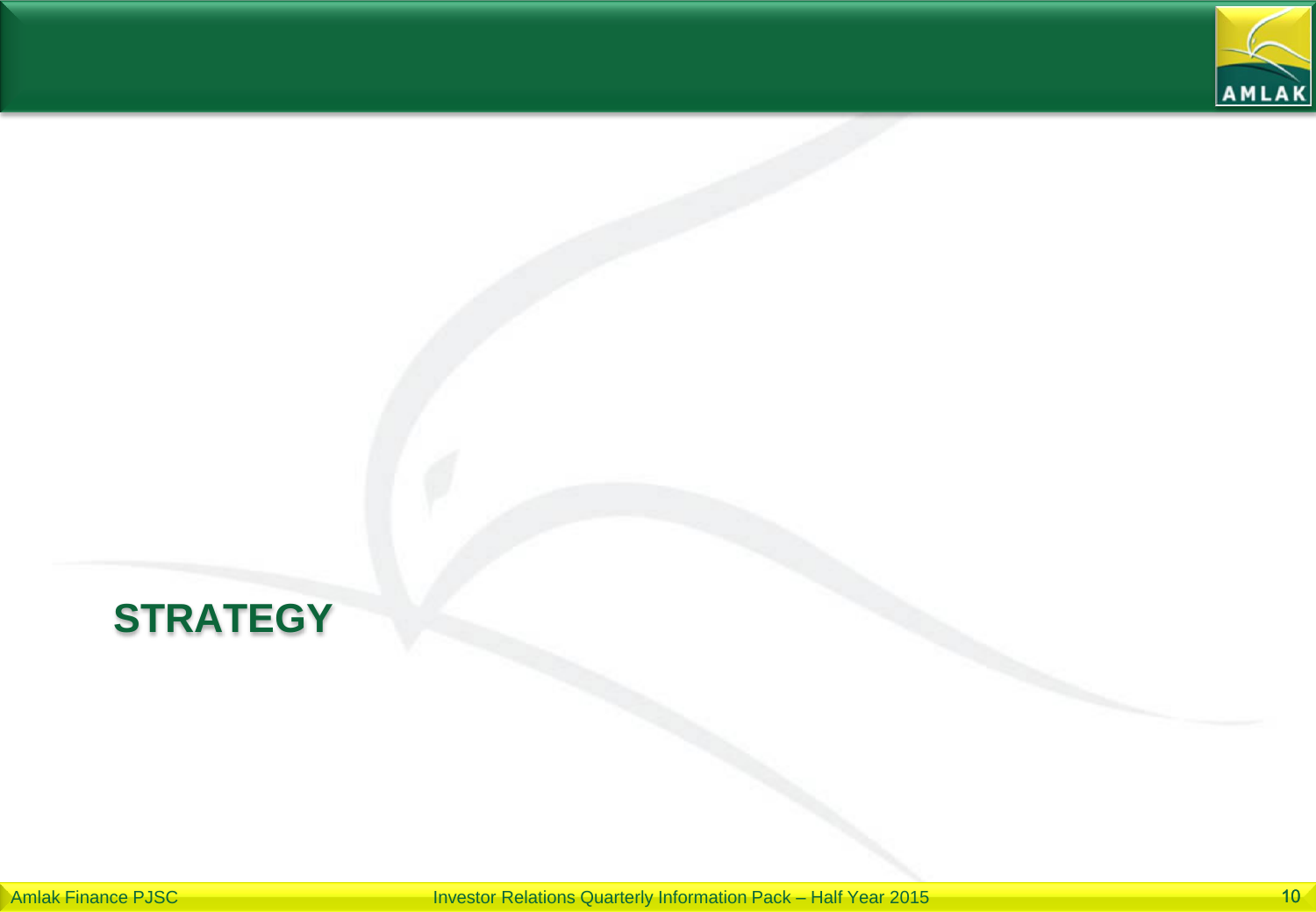### **Amlak's Strategic Direction**



## **2015 +**

### **Amlak pursues the following key strategies in short to medium and long term:**

- Adhere to the terms, and complete the financial restructuring period (2026) successfully
- Re-align our medium to long term strategies and business plans in line with market dynamics with the view to grow business volumes and profitability, focusing on our target investor customer segments and wholesale property financing
- $\Box$  Differentiate from other mortgage providers and look to develop and launch products and services according to customers' needs and demands
- Generate value from development of land parcels/investments before sale at target prices to repay **Financiers**
- Develop and establish a sustainable long term innovative funding model to grow business volumes and revenue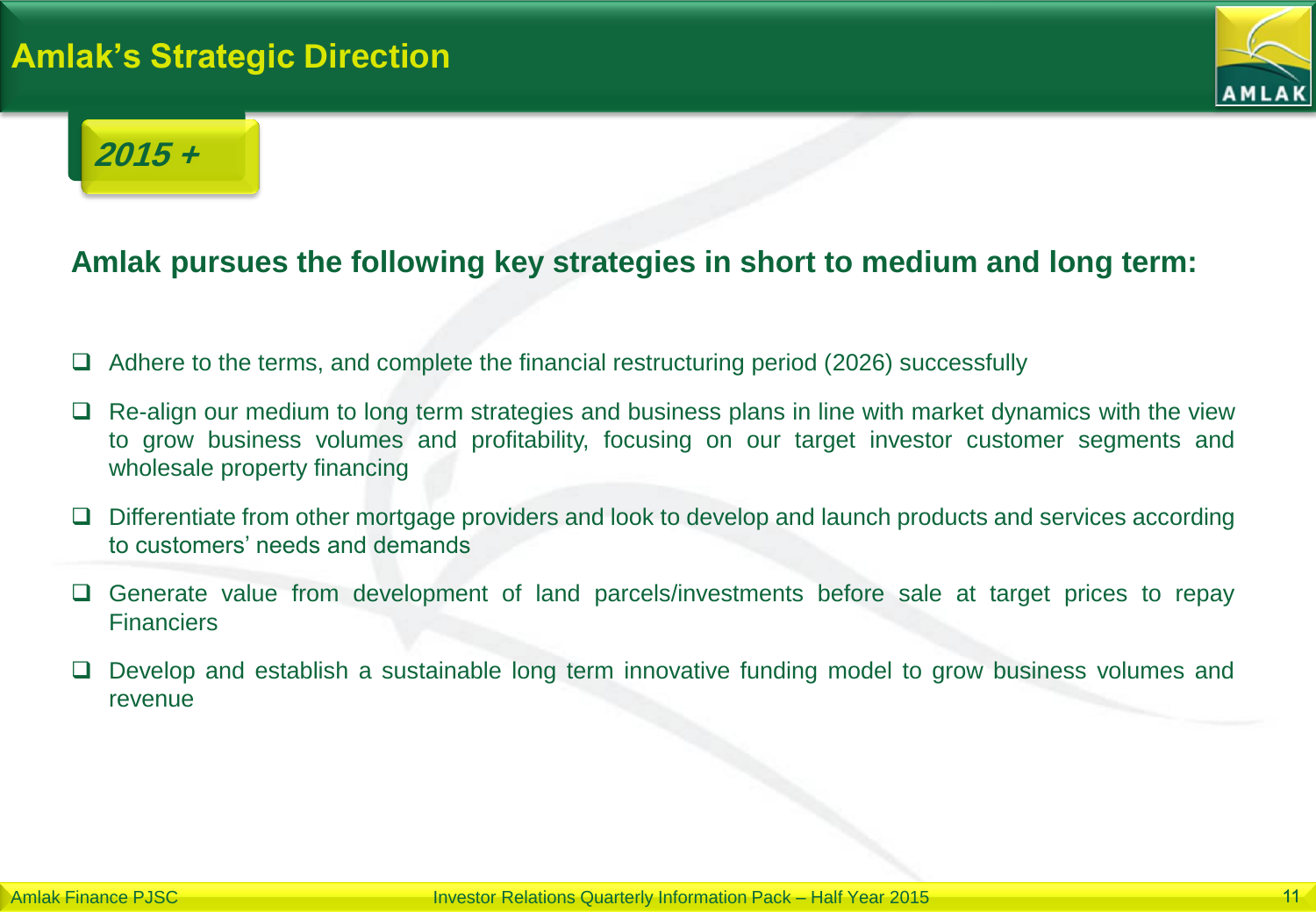

# **AMLAK AT A GLANCE**

Amlak Finance PJSC **Investor Relations Quarterly Information Pack – Half Year 2015** 12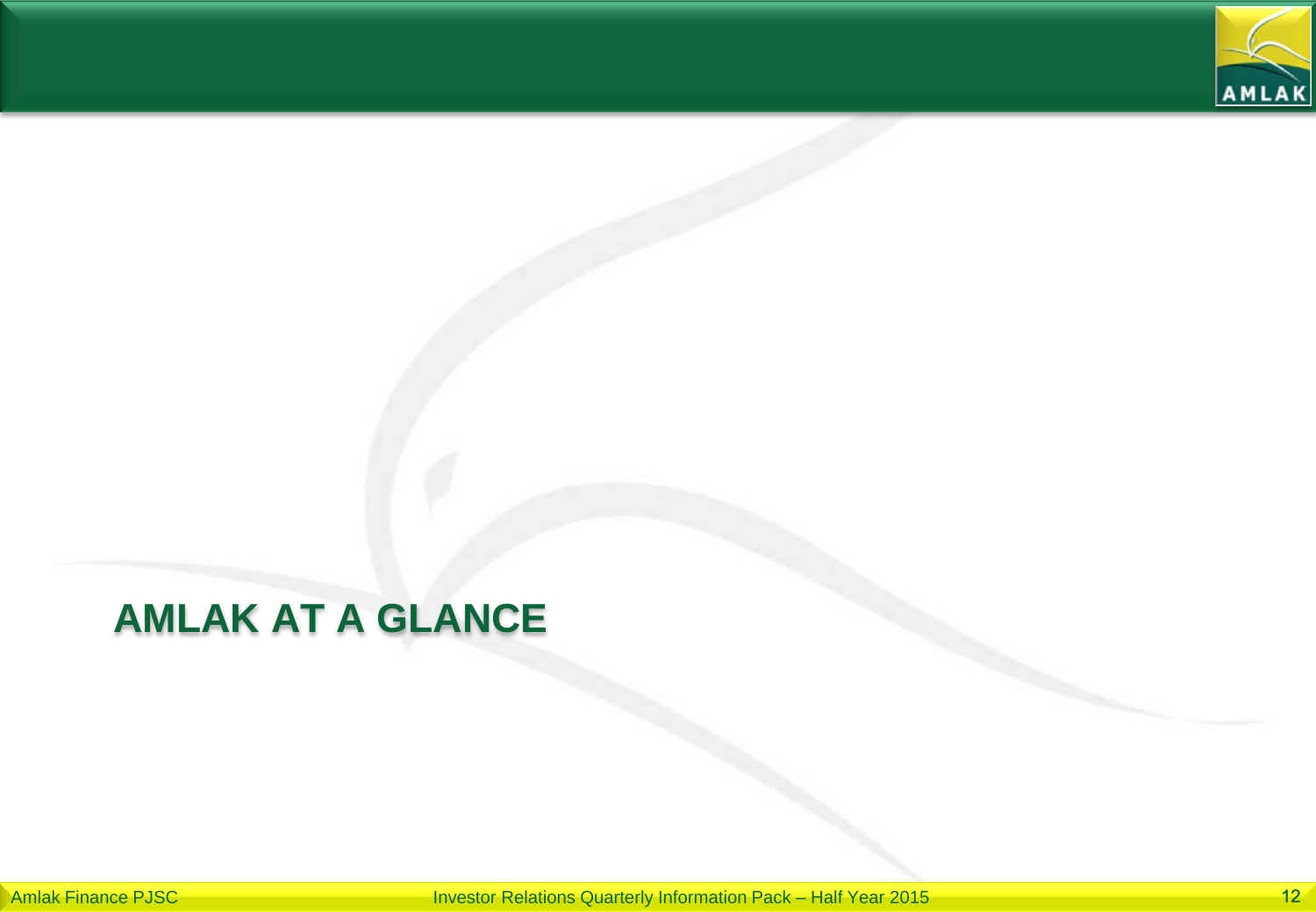

- Amlak Finance was established in 2000 as a leading specialized real estate financier under the regulation of UAE Central Bank.
- $\Box$  Amlak became a listed company in 2004 on the Dubai Financial Market (DFM) under the regulation of Securities and Commodities Authority (SCA) and UAE Central Bank.
- Amlak became a Sharia Compliant Finance Company in 2004.
- Amlak operates in UAE and Egypt with affiliation in Saudi Arabia.
- $\Box$  In the UAE, Amlak's focus is on Dubai property market, in both freehold and leasehold areas.
- □ Amlak provides innovative, Shari'a-compliant property financing products and solutions for end-users and investors for both ready and off-plan/under-construction properties.

To learn more about Amlak Finance, please visit our website: [http://www.amlakfinance.com](http://www.amlakfinance.com/)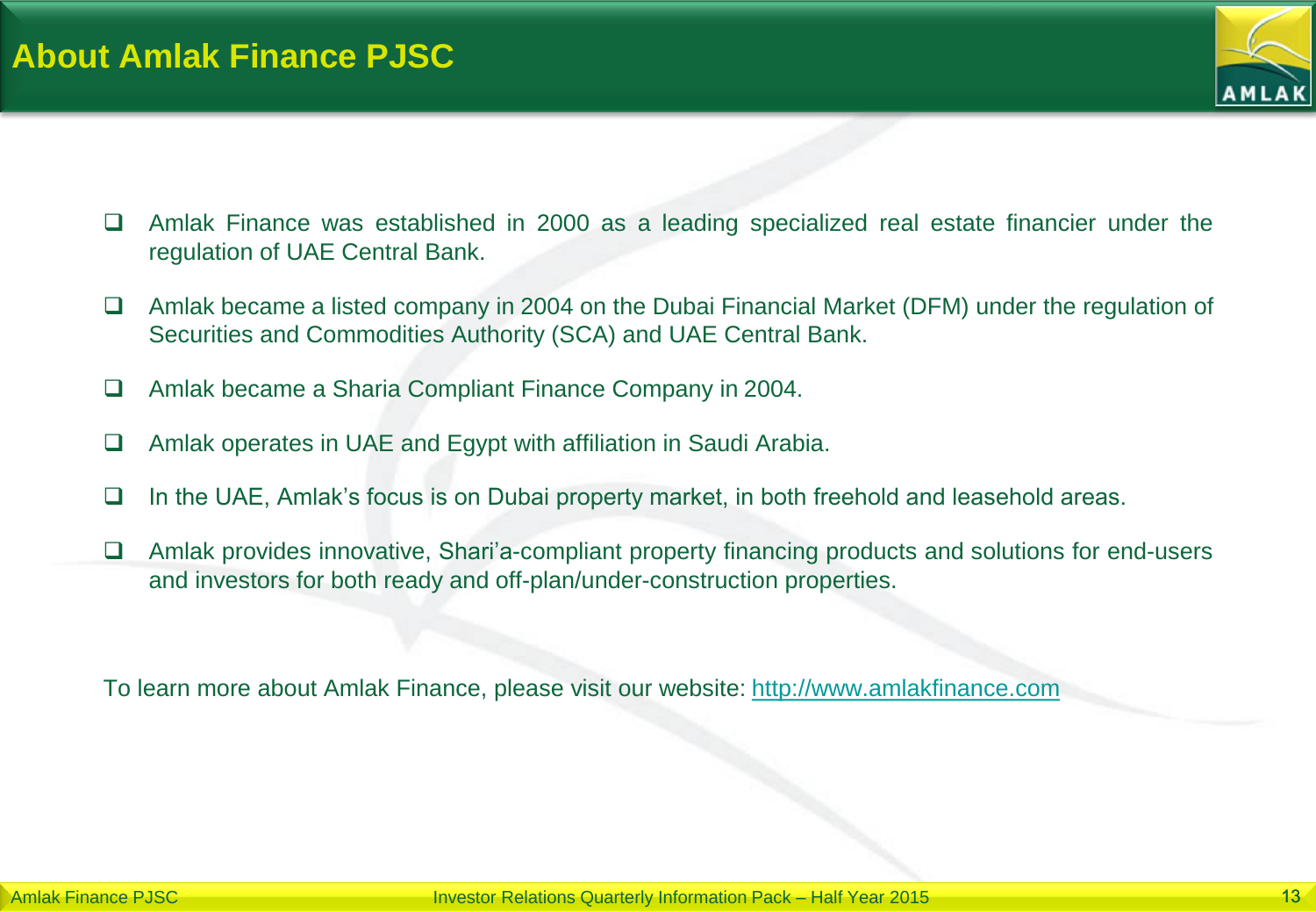

# **Our Vision** (What we aim to become?)

**"To be a premier and specialized real estate financing institution in the region"**

## **Our Mission** (What is our purpose?)

**"To provide innovative financial solutions and quality services to our customers while maximizing shareholders' value and nurturing our employees"**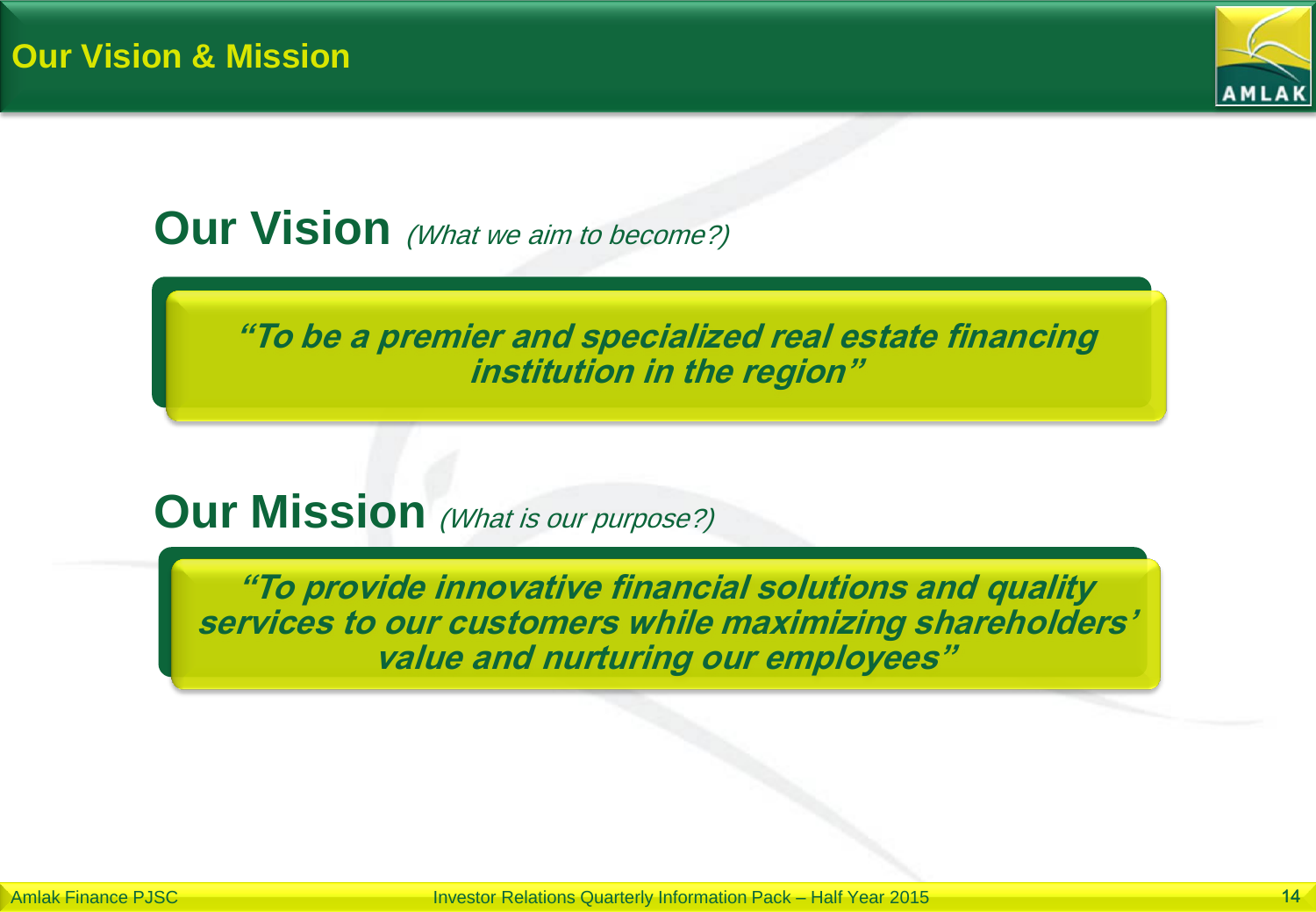![](_page_14_Picture_1.jpeg)

![](_page_14_Figure_2.jpeg)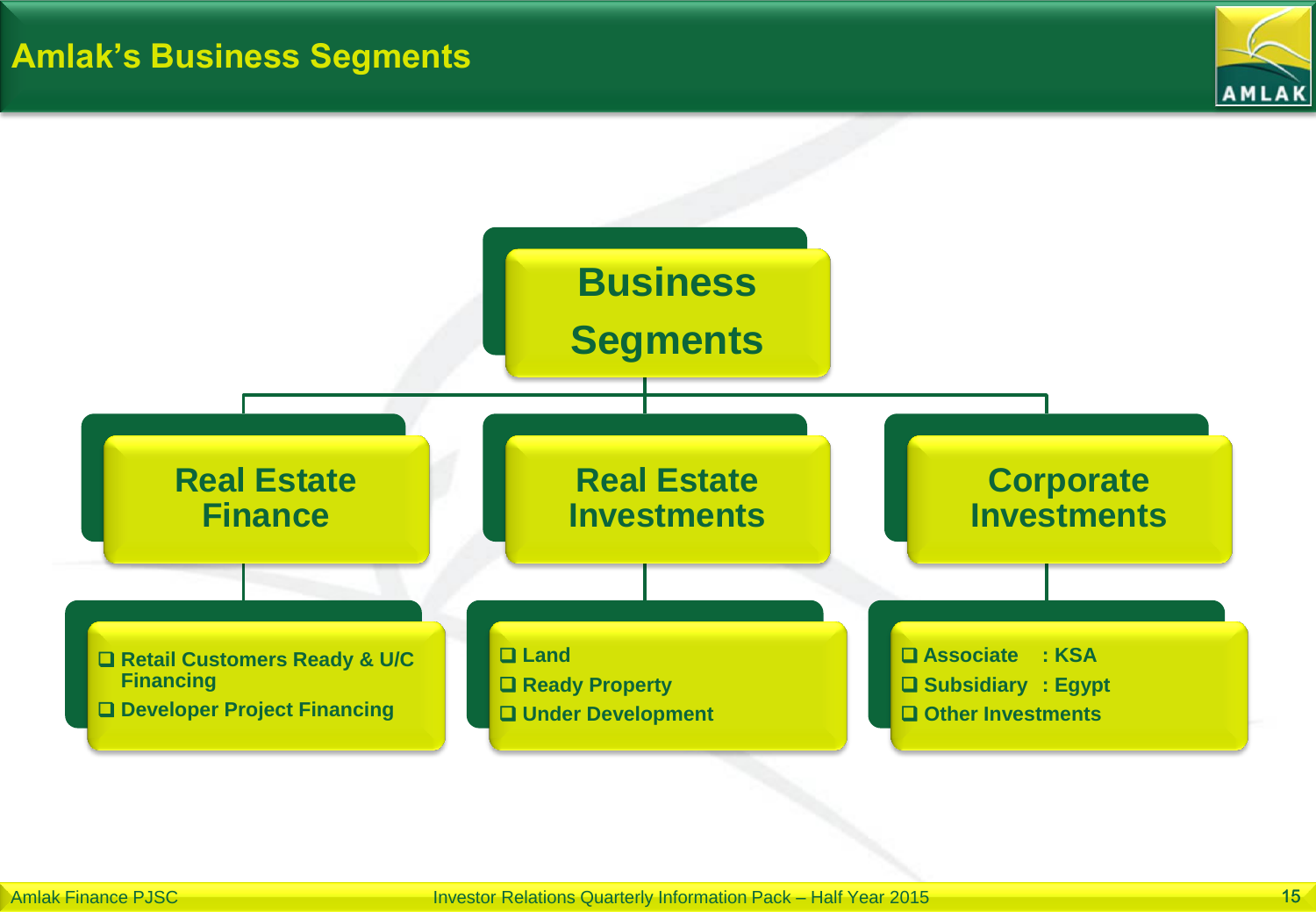### **Organization Structure**

![](_page_15_Picture_1.jpeg)

![](_page_15_Figure_2.jpeg)